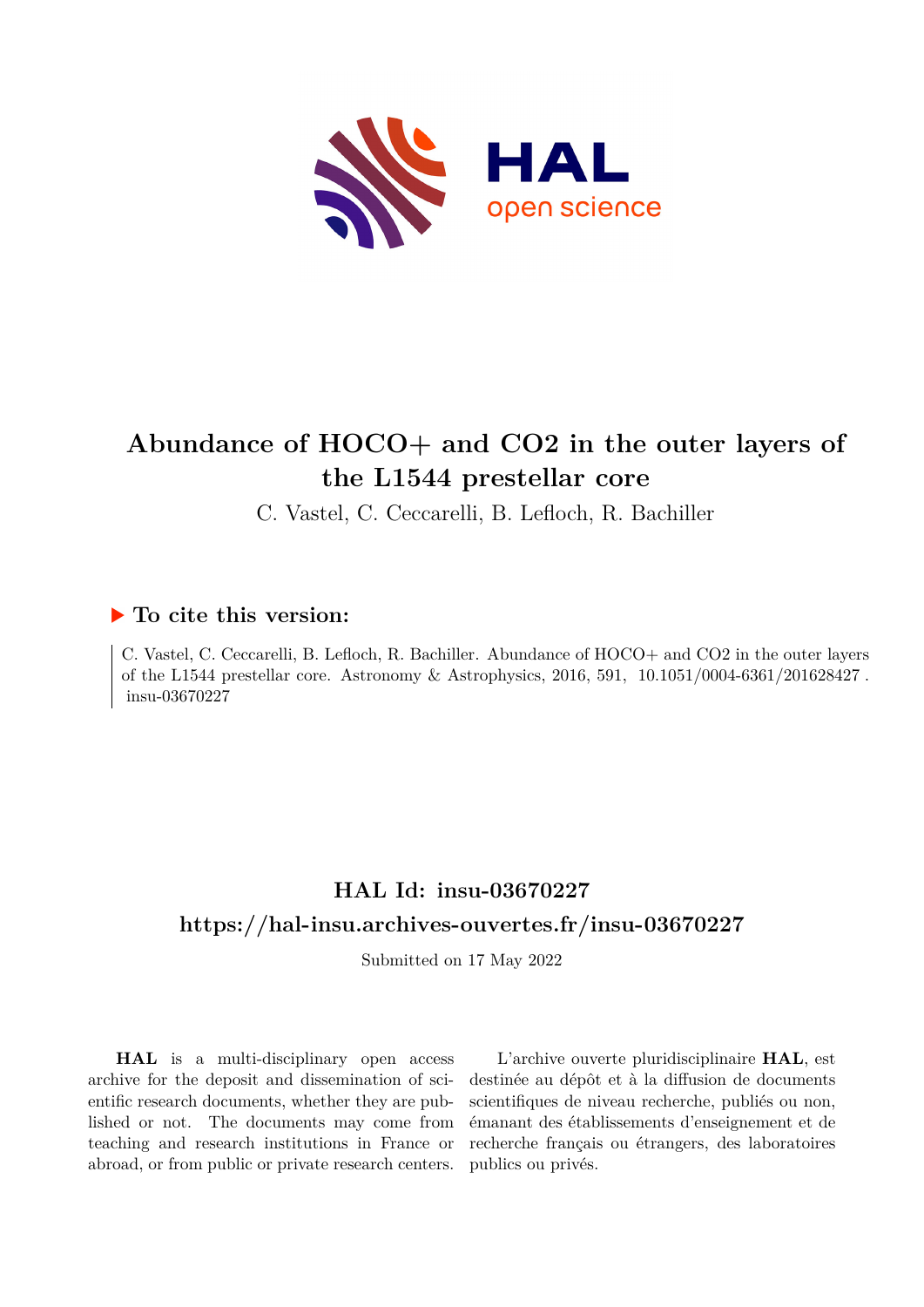LETTER TO THE EDITOR

# **Abundance of HOCO**<sup>+</sup> **and CO<sup>2</sup> in the outer layers of the L1544 prestellar core**

C. Vastel<sup>1, 2</sup>, C. Ceccarelli<sup>3, 4</sup>, B. Lefloch<sup>3, 4</sup>, and R. Bachiller<sup>5</sup>

<sup>1</sup> Université de Toulouse, UPS-OMP, IRAP, 31013 Toulouse, France

e-mail: charlotte.vastel@irap.omp.eu

<sup>2</sup> CNRS, IRAP, 9 Av. Colonel Roche, BP 44346, 31028 Toulouse Cedex 4, France

<sup>3</sup> Université de Grenoble Alpes, IPAG, 38000 Grenoble, France

<sup>4</sup> CNRS, IPAG, 38000 Grenoble, France

<sup>5</sup> Observatorio Astronómico Nacional (OAN, IGN), Calle Alfonso XII, 3, 28014 Madrid, Spain

Received 3 March 2016 / Accepted 18 May 2016

#### **ABSTRACT**

The L1544 prestellar core has been observed as part of the ASAI IRAM Large Program at 3 mm. These observations led to the detection of many complex molecules. In this Letter, we report the detection of two lines, at 85.5 GHz  $(4_{0.4}-3_{0.3})$  and 106.9 GHz  $(5_{0,5}-4_{0,4})$ , respectively, of the protonated carbon dioxide ion, HOCO<sup>+</sup>. We also report the tentative detection of the line at 100.4 GHz  $(5_{0,5}-4_{0,4})$  of DOCO<sup>+</sup>. The non-LTE analysis of the detected lines shows that the HOCO<sup>+</sup> emission originates in the external layer where non-thermal desorption of other species has previously been observed. Its abundance is  $(5 \pm 2) \times 10^{-11}$ . Modelling of the chemistry involved in the formation and destruction of HOCO<sup>+</sup> provides a gaseous CO<sub>2</sub> abundance of  $2 \times 10^{-7}$  (with respect to H<sub>2</sub>) with an upper limit of  $2 \times 10^{-6}$ .

**Key words.** astrochemistry – line: identification – molecular data – radiative transfer

# **1. Introduction**

The protonated form of  $CO<sub>2</sub>$ , HOCO<sup>+</sup>, was first identified in the Galactic centre molecular cloud SgrB2 by Thaddeus et al. (1981). The detection was then confirmed with the laboratory detection by Bogey et al. (1984). Minh et al. (1988) reported a survey towards 18 molecular clouds (dark clouds and active star-forming regions) and concluded that the HOCO<sup>+</sup> ion was only detected towards SgrB2, and later towards SgrA (Minh et al. 1991). To date, this ion has been detected towards the Galactic centre, several translucent and dark clouds (Turner et al. 1999), a single low-mass Class 0 protostar (Sakai et al. 2008), and in the prototypical protostellar bow shock L1157-B1 (Podio et al.  $2014$ ). HOCO<sup>+</sup> was first proposed by Herbst et al. (1977) as an indirect tracer of gas-phase  $CO<sub>2</sub>$ . Through a comparison of the abundances of  $HOCO<sup>+</sup>$  with that of  $HCO<sup>+</sup>$ , the abundance of gas-phase  $CO<sub>2</sub>$  relative to that of CO might be constrained. Carbon dioxide  $(CO_2)$  is an important constituent of interstellar ices and has been widely detected in absorption towards infrared bright sources with the ISO and Spitzer telescopes. However, its formation mechanism is still not completely understood. Unfortunately,  $CO<sub>2</sub>$  cannot be traced in the millimeter/submillimeter regime because it lacks a permanent dipole moment, therefore it can only be sought towards sources with a bright infrared continuum. In the solid phase, its abundance represents about 15–50% of solid  $H_2O$  in quiescent molecular clouds, low-mass and highmass protostars (Whittet et al. 1998, 2007, 2009; Öberg et al. 2011), and the ice abundances seem to be the highest for the coldest sources. The observed abundances of solid  $CO<sub>2</sub>$  in the interstellar medium are a factor of 100 higher than in the gas phase (van Dishoeck et al. 1996; Boonman et al. 2003a), and the formation of  $CO<sub>2</sub>$  is therefore assumed to proceed through reactions

in the ices of interstellar dust grains.  $CO<sub>2</sub>$  is readily produced in UV photo-processed CO-H<sub>2</sub>O laboratory ice, with an efficiency high enough to be driven by the cosmic-ray-induced UV field in dense interstellar regions (Watanabe & Kouchi 2002). Cosmicray processing of pure CO laboratory ice has also been shown to be a viable mechanism for  $CO<sub>2</sub>$  production in the interstellar medium (Jamieson et al. 2006) and is an interesting solution given the large abundances of pure CO ice (Pontoppidan et al. 2003). Recently, Ioppolo et al. (2011) showed a correlation between the formation of  $CO<sub>2</sub>$  and  $H<sub>2</sub>O$  (under laboratory conditions), which is consistent with the astronomical observation of solid  $CO<sub>2</sub>$  in water-rich environments. Neill et al. (2014) performed a sensitive line survey of Sgr B2(N), and based on the  $HOCO<sup>+</sup>$  species, they estimated a  $CO<sub>2</sub>/CO$  ratio in the colder external envelope of between  $0.01-0.1$ , implying a CO<sub>2</sub> gasphase abundance of 10<sup>−</sup><sup>6</sup>–10<sup>−</sup><sup>5</sup> , consistent with the finding of Minh et al. (1988, 1991). Their lower limit to the  $CO<sub>2</sub>$  gas-phase abundance of  $10^{-6}$  relative to H<sub>2</sub> indicates that the CO<sub>2</sub> abundance in the gas is clearly enhanced, while most of the water is still frozen out in ices in the Sgr B2 envelope.

As part of the IRAM-30 m Large Program ASAI<sup>1</sup> (Lefloch et al., in prep.), we carried out a highly sensitive, unbiased spectral survey of the molecular emission of the L1544 prestellar core with high spectral resolution. This source is a prototypical starless core in the Taurus molecular cloud complex (*d* ∼ 140 pc) on the verge of the gravitational collapse (Caselli et al. 2002, and references within). It is characterised by a central high density  $(2 \times 10^6 \text{ cm}^{-3})$  and a low temperature (~7 K). We reported the detection of many oxygen bearing complex organic molecules produced through the release in the gas phase of methanol and

<sup>1</sup> Astrochemical Surveys At Iram: <http://www.oan.es/asai/>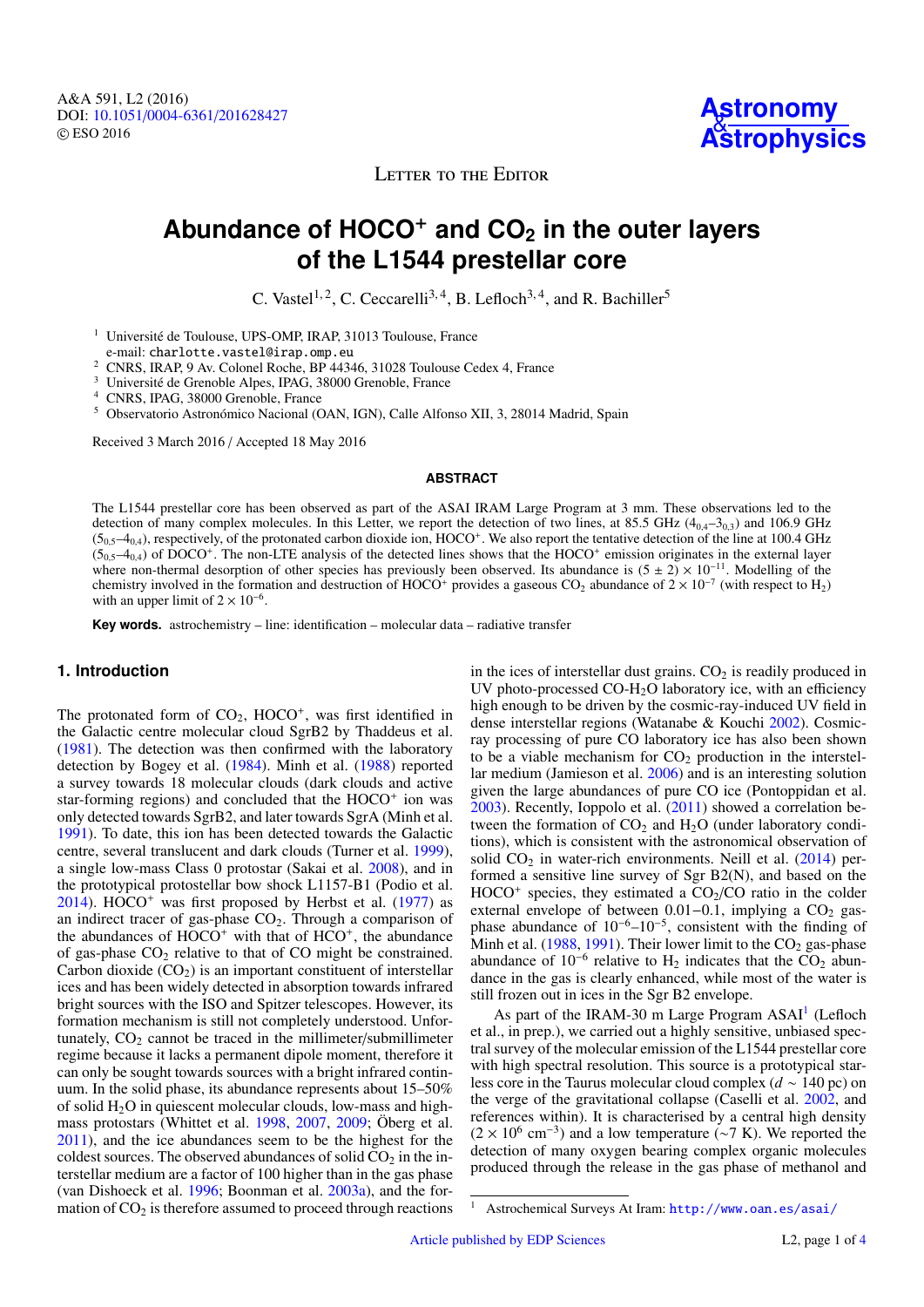**Table 1.** Properties of the observed HOCO<sup>+</sup> and DOCO<sup>+</sup> lines ( $E_{\text{up}} \leq 30 \text{ K}$ ).

| Transitions         | Frequency<br>(MHz) | Aij<br>$(s^{-1})$     | $E_{\rm up}$<br>(K) | $V_{\rm peak}$<br>$(km s^{-1})$ | <b>FWHM</b><br>$(km s^{-1})$ | $T_{mb}dV$<br>$(K \text{ km s}^{-1})$ | rms<br>(mK) |
|---------------------|--------------------|-----------------------|---------------------|---------------------------------|------------------------------|---------------------------------------|-------------|
|                     |                    |                       |                     | $HOCO+$                         |                              |                                       |             |
| $4_{0,4} - 3_{0,3}$ | 85 531.51          | $1.29 \times 10^{-5}$ | 10.26               | $7.25 \pm 0.01$                 | $0.43 \pm 0.03$              | $0.022 \pm 0.004$                     | 3.2         |
| $5_{0,5} - 4_{0,4}$ | 106913.56          | $2.59 \times 10^{-5}$ | 15.39               | $7.19 \pm 0.02$                 | $0.34 \pm 0.04$              | $0.013 \pm 0.003$                     | 4.6         |
|                     |                    |                       |                     | $DOCO+$                         |                              |                                       |             |
| $4_{0,4} - 3_{0,3}$ | 80288.79           | $1.14 \times 10^{-5}$ | 9.63                |                                 |                              | < 0.02                                | 5.2         |
| $5_{0.5} - 4_{0.4}$ | 100 359.55         | $2.28 \times 10^{-5}$ | 14.45               | $6.40 \pm 0.03$                 | $0.28 \pm 0.06$              | $0.004 \pm 0.001$                     | 3.5         |
| $4_{1,4} - 3_{1,3}$ | 79 776.48          | $1.05 \times 10^{-5}$ | 30.07               |                                 |                              | $\leq 0.02$                           | 4.5         |
|                     |                    |                       |                     |                                 |                              |                                       |             |

Notes. The upper limits have been computed using the rms around the line. The errors in the fluxes include the calibration and statistical uncertainties from the Gaussian fits of the lines.

ethene through non-thermal desorption processes (Vastel et al. 2014, hereafter Paper I). The sensitivity of these IRAM observations also led to the detection of the hyperfine structure of  $CH<sub>2</sub>CN$  (Vastel et al.  $2015a$ ). In the present study we report on the detection of the HOCO<sup>+</sup> ion in the L1544 prestellar core, as well as a tentative detection of its deuterated form, DOCO<sup>+</sup>.

#### **2. Observations and results**

The observations were performed at the IRAM-30 m towards L1544  $(\alpha_{2000} = 0.05^{\text{h}}04^{\text{m}}17.21^{\text{s}}$ ,  $\delta_{2000} = 25^{\circ}10'42.8'')$  using the broad-band receiver EMIR at 3 mm connected to an ETS specbroad-band receiver EMIR at 3 mm, connected to an FTS spectrometer in its 50 kHz resolution mode. The beam of the observations is  $29''$  and  $23''$  at 85 and 106 GHz, respectively. Line intensities are expressed in units of main-beam brightness temperature (see Paper I for more details).

The frequencies and other spectroscopic parameters of the HOCO<sup>+</sup> transitions have been retrieved from the JPL database<sup>2</sup> from laboratory measurements by Bogey et al. (1988). Two lines of HOCO<sup>+</sup> (the  $4_{0,4}$ – $3_{0,3}$  and  $5_{0,5}$ – $4_{0,4}$  at 85.531 and 106.013 GHz respectively) lie in the frequency range covered 106.913 GHz, respectively) lie in the frequency range covered by the ASAI survey for upper level energies lower than 30 K and were detected. Their spectra are shown in Fig. 1. Table 1 reports the spectroscopic parameters as well as the properties of the two detected lines, obtained by Gaussian fitting.

For the deuterated form of HOCO<sup>+</sup>, DOCO<sup>+</sup>, we used the JPL database with the spectroscopic parameters from Bogey et al. (1986, 1988). Three transitions lie in the frequency range for upper level energies lower than 30 K. In Fig. 2 and Table 1 we present the first tentative detection of this ion using the  $5<sub>0.5</sub>$  $4<sub>0.4</sub>$  transition, as well as the upper limits on the other transitions. The observed frequency (re-shifted by the  $7.2 \text{ km s}^{-1}$ *V*LSR of L1544) is 100 359.81 MHz, compared to the computed  $100\,359.55 \pm 0.035$  MHz frequency provided by the JPL database. This is a 0.26 MHz difference and larger than the 0.035 MHz uncertainty quoted for this transition. However, the JPL and CDMS databases do not contain any other transition that could contaminate this frequency, so that we tentatively assign it to DOCO<sup>+</sup>. New spectroscopic measurements and observations with a lower root-mean square (rms 2 mK for a  $10\sigma$  detection) are necessary to confirm the detection of the DOCO<sup>+</sup> ion.

### **3. Discussion**

### 3.1. Origin and abundance of  $HOCO<sup>+</sup>$  and  $DOCO<sup>+</sup>$

Using the CASSIS<sup>3</sup> software (Vastel et al. 2015b), we first performed a local thermodynamic equilibrium (LTE) analysis of the



[Fig. 1.](http://dexter.edpsciences.org/applet.php?DOI=10.1051/0004-6361/201628427&pdf_id=1) Detected transitions of HOCO<sup>+</sup>  $(T_{mb})$ . The red lines correspond to the LTE model (see text).



[Fig. 2.](http://dexter.edpsciences.org/applet.php?DOI=10.1051/0004-6361/201628427&pdf_id=2) Tentative detection of DOCO<sup>+</sup>  $(T_{\text{mb}})$ . The red line corresponds to the LTE model (see text). The non-detection if the 80.3 GHz transition is consistent with the derived column density, taking the 5.2 mK rms into account. The modelled 80.3 GHz has the same intensity as the 100.4 GHz transition.

detected HOCO<sup>+</sup> lines of Table 1, where we varied the excitation temperature and HOCO<sup>+</sup> column density. The best fit of the two lines is obtained with a column density of  $1.9 \times 10^{11}$  cm<sup>-2</sup> and an excitation temperature of 8.5 K (see Fig. 1). As a second step an excitation temperature of 8.5 K (see Fig. 1). As a second step, we performed a non-LTE modelling using the LVG code by Ceccarelli et al.  $(2003)$  and the collision rates between  $HOCO<sup>+</sup>$  and

<sup>2</sup> <http://spec.jpl.nasa.gov/>

<http://cassis.irap.omp.eu>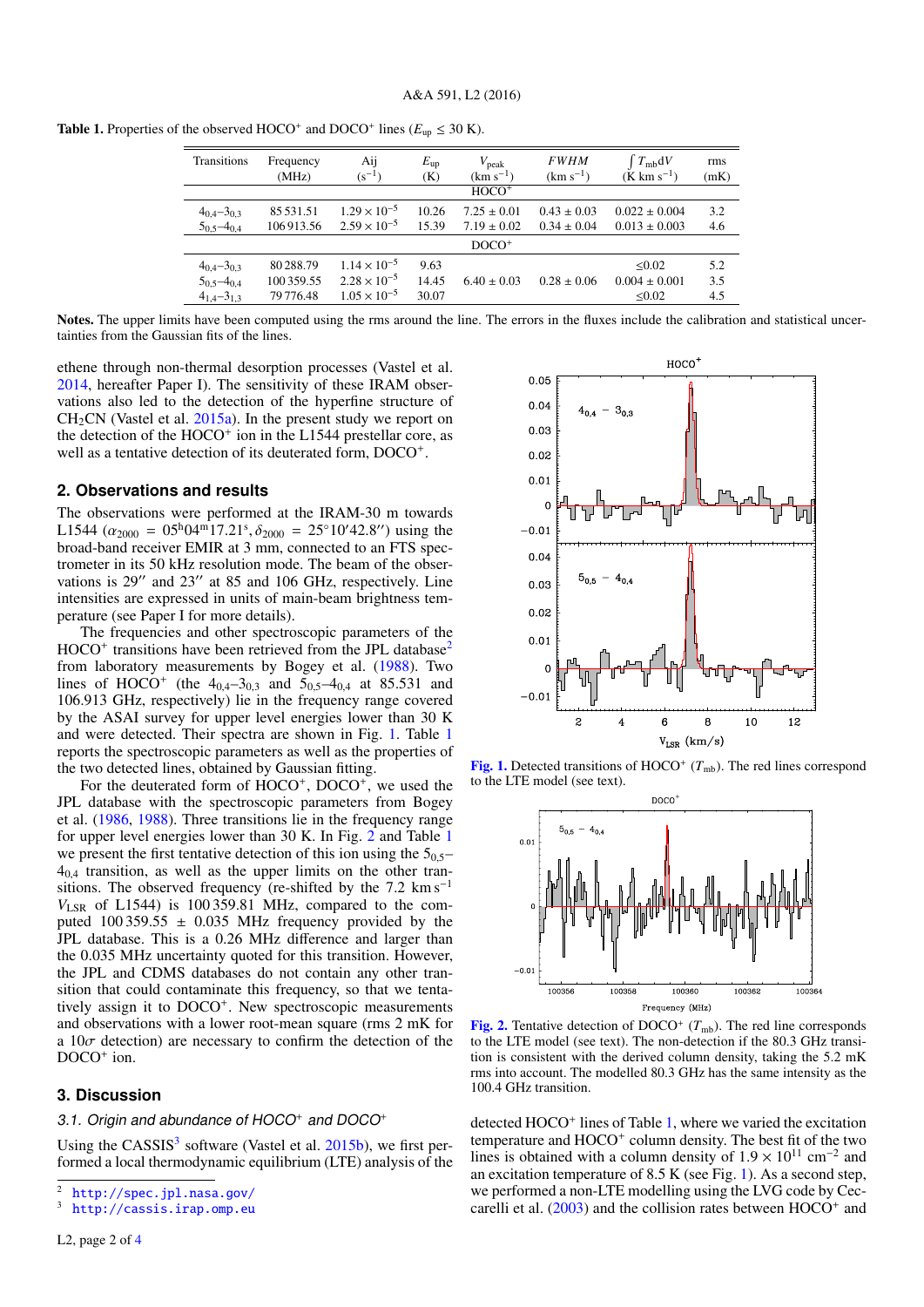

**[Fig. 3.](http://dexter.edpsciences.org/applet.php?DOI=10.1051/0004-6361/201628427&pdf_id=3)**  $\chi^2$  contour plot of the density versus temperature obtained by the non-LTE LVG analysis of the two detected HOCO<sup>+</sup> lines for two differ-<sup>2</sup> contour plot of the density versus temperature obtained by the ent source sizes and HOCO<sup>+</sup> column densities:  $30''$  and  $6 \times 10^{11}$  cm<sup>-2</sup> (dashed line), 100" and  $2.5 \times 10^{11}$  cm<sup>-2</sup> (solid line). The thick grey line<br>shows the density-temperature structure of L1544 as derived by Caselli shows the density-temperature structure of L1544 as derived by Caselli et al. (2012). The ticks along this line show the distance from the L1544 core center, in angular diameter.

helium computed by Hammami et al. (2007), scaled by a factor of 1.37 to take the difference in mass of  $H_2$  into account. The collisional coefficients and spectroscopic data were retrieved from the BASECOL database<sup>4</sup>. The non-LTE LVG analysis shows a degeneracy in the density-temperature space. In order to lift this, we used the same method as in Paper I: we plotted the  $\chi^2$  contours superimposed on the density-temperature curve of the contours superimposed on the density-temperature curve of the physical structure of L1544 as derived by Caselli et al. (2012). The result is shown in Fig. 3. The two sets, LVG analysis and physical structure, cross for a diameter of the HOCO<sup>+</sup> emitting region equal to about  $100^{\prime\prime}$  (the emission is extended), and a  $\text{HOCO}^+$  column density of  $2.5 \times 10^{11} \text{ cm}^{-2}$ . This situation is similar to what has been observed for the methanol emission similar to what has been observed for the methanol emission, which we described in Paper I. For both methanol and HOCO<sup>+</sup>, the emission originates in the outer layers of L1544 rather than in its dense inner core. The  $H_2$  column density of this outer layer is  $\sim$ 5 × 10<sup>21</sup> cm<sup>-2</sup> (see Paper I), which therefore yields a HOCO<sup>+</sup> abundance of  $(5 \pm 2) \times 10^{-11}$  with respect to H<sub>2</sub>.

For DOCO<sup>+</sup> we assumed the same excitation temperature as HOCO<sup>+</sup>, namely 8.5 K, and evaluated its column density to be  $\sim$ 5 × 10<sup>10</sup> cm<sup>-2</sup>. Therefore, the upper limit on the DOCO<sup>+</sup> abundance is  $\sim 10^{-11}$  and the deuteration ratio DOCO<sup>+</sup>/HOCO<sup>+</sup> is lower than ∼25%. We note that the upper limits on the 80.3 and 79.8 GHz DOCO<sup>+</sup> transitions are compatible with this estimate.

### 3.2. Chemical modelling and  $CO<sub>2</sub>$  gaseous abundance

The formation of the  $HOCO<sup>+</sup>$  ion is linked to  $HCO<sup>+</sup>$ , and we can consider two main formation routes : OH + CO  $\rightarrow$  CO<sub>2</sub> followed by

$$
CO2 + H3+ \xrightarrow{k_1} HOCO+ + H2
$$
  
CO + H<sub>3</sub><sup>+</sup> \xrightarrow{k\_2} HCO<sup>+</sup> + H<sub>2</sub> followed by (1)

 $HCO^+ + OH \stackrel{k_3}{\rightharpoonup}$ 

 $HCO^+ + OH \xrightarrow{k_3} HOCO^+ + H.$  (2)<br>The other relevant formation and destruction rates for  $HOCO^+$ and HCO<sup>+</sup> are  $HOCO^+ + CO \xrightarrow{k_4} HCO^+ + CO_2$  $HCO^+ + e^- \xrightarrow{k_5} H + CO$ 

 $HCO^+ + H_2O \xrightarrow{k_6} H_3O^+ + CO$ 

 $HOCO^+ + e^- \xrightarrow{k_7} H + O + CO$ 

 $HOCO^+ + H_2O \xrightarrow{k_8} H_3O^+ + CO_2.$ 

At steady state, we can therefore express the [HOCO+]/[HCO+] ratio as the following:

$$
\frac{[HOCO^+]}{[HCO^+]} = \frac{k_1[H_3^+][CO_2]+k_3[HCO^+][OH]}{k_4[CO]+k_7[e^-]+k_8[H_2O]} \frac{k_5[e^-]+k_6[H_2O]+k_3[OH]}{k_2[CO][H_3^+]+k_4[HOCO+][CO]} \tag{3}
$$

 $HOCO<sup>+</sup>$  was first proposed by Herbst et al. (1977) as an indirect tracer of gas-phase  $CO<sub>2</sub>$  and was more recently used for this purpose by Sakai et al. (2008) and Neill et al. (2014). However, they neglected reaction 2 between HCO<sup>+</sup> and OH and obtained a simple relation between  $[HOCO^+]/[HCO^+]$  and  $[CO_2]/[CO]$ at steady state. The reaction rates (at 10 K) relevant to the formation and destruction of HOCO<sup>+</sup> and HCO<sup>+</sup> using the KIDA network<sup>5</sup> are the following (in cm<sup>3</sup> s<sup>-1</sup>):  $k_1 = 1.90 \times 10^{-9}$ ,<br> $k_2 = 2.47 \times 10^{-9}$ ,  $k_3 = 5.56 \times 10^{-9}$ ,  $k_4 = 1.03 \times 10^{-9}$  $k_2$  = 2.47 × 10<sup>-9</sup>,  $k_3$  = 5.56 × 10<sup>-9</sup>,  $k_4$  = 1.03 × 10<sup>-9</sup>,<br>  $k_5$  = 2.93 × 10<sup>-6</sup>  $k_6$  = 1.23 × 10<sup>-8</sup>  $k_7$  = 7.14 × 10<sup>-6</sup> and  $k_5 = 2.93 \times 10^{-6}$ ,  $k_6 = 1.23 \times 10^{-8}$ ,  $k_7 = 7.14 \times 10^{-6}$ , and  $k_6 = 1.14 \times 10^{-8}$ . Both reactions 1 and 2 must be taken into  $k_8 = 1.14 \times 10^{-8}$ . Both reactions 1 and 2 must be taken into account and the latter cannot be neglected leading to an indiaccount, and the latter cannot be neglected, leading to an indirect estimate of the  $[CO_2]/[CO]$  ratio from  $[HOCO^+]/[HCO^+]$ . In the centre of the prestellar core region, CO is highly depleted (Caselli et al. 1999) from the gas phase and is unlikely to produce  $HCO<sup>+</sup>$  and therefore  $HOCO<sup>+</sup>$ . As a consequence, the  $HOCO<sup>+</sup>$ ion might be visible in an external layer, where CO is released from the grain surfaces in the gas phase.  $HOCO<sup>+</sup>$  depends on the cosmic ray ionisation rate  $\zeta_{CR}$ , which governs the  $H_3^+$  and  $HCO^+$  abundances and on the CO<sub>2</sub> gaseous abundance when  $HCO<sup>+</sup>$  abundances, and on the  $CO<sub>2</sub>$  gaseous abundance when reaction (1) is more efficient than reaction (2). We considered the observations by Vastel et al.  $(2006)$ , who measured a HCO<sup>+</sup> column density of  $4 \times 10^{13}$  cm<sup>-2</sup> in the external layer of L1544. If the bulk of the HCO<sup>+</sup> emission arises from the outer layer, whose H<sub>2</sub> column density is  $5 \times 10^{21}$  cm<sup>-2</sup> (see Sect. 3.1), this yields a HCO<sup>+</sup> abundance equal to ~8 × 10<sup>-9</sup>. Using the measured abundance of both  $HCO<sup>+</sup>$  and  $HOCO<sup>+</sup>$ , we can now constrain the gaseous  $CO<sub>2</sub>$  abundance. To this end, we ran the Nahoon gasphase chemical model (Wakelam et al. 2015) and compared the predicted and measured abundance of  $HOCO<sup>+</sup>$  and  $HCO<sup>+</sup>$ .

Nahoon computes the chemical evolution of a species as a function of time for a fixed temperature and density. The chemical network kida.uva.2014 contains 6992 unique chemical reactions and in total 7506 rate coefficients, and these reactions involve 489 different species. We built upon the model described in Paper I, that is, we considered a two-step model where in the first step we let the chemical composition reach steady state, and in the second step we injected a variable amount of  $CO<sub>2</sub>$  in the gas phase and injected methanol ( $6 \times 10^{-9}$  with respect to H atoms) and ethene ( $5 \times 10^{-9}$ ), as in Paper I, to reproduce the detected COMs described there. The underlying hypothesis is that the gaseous  $CO<sub>2</sub>$  is injected by the non-thermal desorption of iced CO2, as in the case of methanol (Paper I).

For the first step model, we adopted an elemental gaseous carbon abundance of  $5 \times 10^{-5}$  and a C/O ratio equal to 0.5, cosmic ionisation rate  $\zeta_{CR}$  of 3×10<sup>-17</sup> s<sup>-1</sup>, H density of 2×10<sup>4</sup> cm<sup>-3</sup>,<br>temperature of 10 K and A<sub>n</sub> = 10 mag as used in Paper I temperature of 10 K and  $A_v = 10$  mag, as used in Paper I. The steady abundances of HOCO<sup>+</sup> and HCO<sup>+</sup> are  $4 \times 10^{-11}$ and 10<sup>−</sup><sup>8</sup> , respectively; this is fully consistent with the observed ones. We note that a higher C/O ratio of unity will decrease to about  $5 \times 10^{-12}$  for HOCO<sup>+</sup> and show no substantial change for HCO<sup>+</sup>. We used this two-step model to derive an upper limit to the quantity of injected  $CO<sub>2</sub>$ , taking the error bars on the observed HOCO<sup>+</sup> into account. To stay below the upper value of the HOCO<sup>+</sup> abundance ( $7 \times 10^{-11}$ ), the quantity of injected CO<sub>2</sub> in the gas-phase (through the second step) must be  $\leq 2 \times 10^{-6}$ 

<http://basecol.obspm.fr/>

<sup>5</sup> <http://kida.obs.u-bordeaux1.fr>